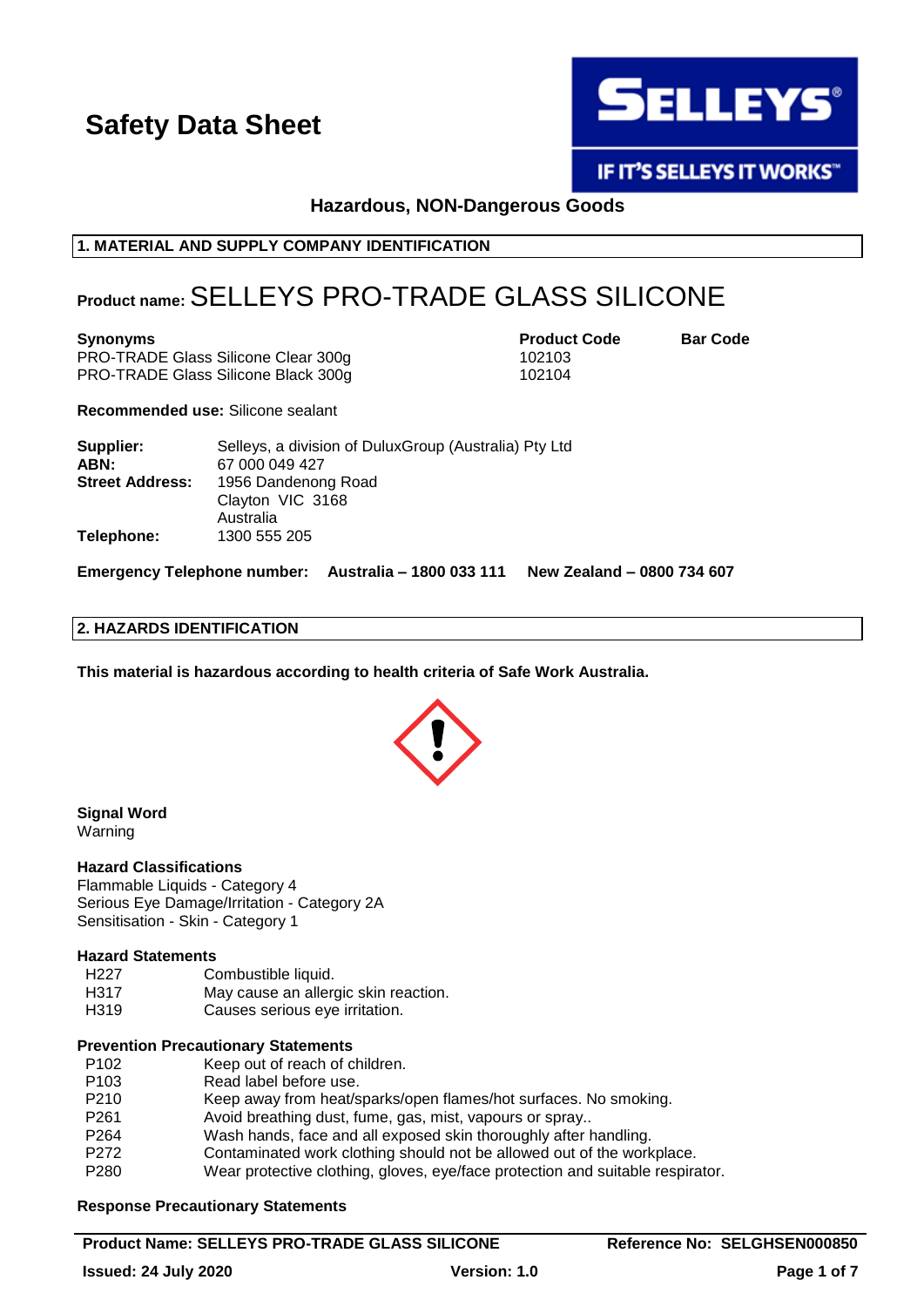

**IF IT'S SELLEYS IT WORKS"** 

| P <sub>101</sub> | If medical advice is needed, have product container or label at hand.                      |  |
|------------------|--------------------------------------------------------------------------------------------|--|
| P302+P352        | IF ON SKIN: Wash with plenty of soap and water.                                            |  |
|                  | P305+P351+P338 IF IN EYES: Rinse cautiously with water for several minutes. Remove contact |  |
|                  | lenses, if present and easy to do. Continue rinsing.                                       |  |
| P333+P313        | If skin irritation or rash occurs: Get medical advice/attention.                           |  |
| P337+P313        | If eye irritation persists: Get medical advice/attention.                                  |  |
| P363             | Wash contaminated clothing before reuse.                                                   |  |
| P370+P378        | In case of fire: Use (insert appropriate media) for extinction.                            |  |

### **Storage Precautionary Statement**

P403+P235 Store in a well-ventilated place. Keep cool.

### **Disposal Precautionary Statement**

P501 Dispose of contents/container in accordance with local, regional, national and international regulations.

### **Poison Schedule:** Not Applicable

# **DANGEROUS GOOD CLASSIFICATION**

Not classified as Dangerous Goods by the criteria of the "Australian Code for the Transport of Dangerous Goods by Road & Rail" and the "New Zealand NZS5433: Transport of Dangerous Goods on Land".

Classified as a C1 (COMBUSTIBLE LIQUID) for the purpose of storage and handling, in accordance with the requirements of AS 1940. Refer to State Regulations for storage and transport requirements.

| <b>3. COMPOSITION INFORMATION</b>                                    |               |                   |
|----------------------------------------------------------------------|---------------|-------------------|
| <b>CHEMICAL ENTITY</b>                                               | CAS NO        | <b>PROPORTION</b> |
| 2-Butanone, O,O',O"-(methylsilylidyne)trioxime                       | 22984-54-9    | $1 - 10 \%$ (w/w) |
| 2-Butanone, O,O',O"-(ethenylsilylidyne)trioxime                      | 2224-33-1     | $<$ 1 % (w/w)     |
| Methyl ethyl ketoxime                                                | $96 - 29 - 7$ | $<$ 1 % (w/w)     |
| N-[3-(Trimethoxysilyl)propyl]ethylenediamine                         | 1760-24-3     | $<$ 1 % (w/w)     |
| Ingredients determined to be non-hazardous or below reporting limits |               | <b>Balance</b>    |
|                                                                      |               | 100%              |

# **4. FIRST AID MEASURES**

If poisoning occurs, contact a doctor or Poisons Information Centre (Phone Australia 131 126, New Zealand 0800 764 766).

**Inhalation:** Remove victim from exposure - avoid becoming a casualty. Remove contaminated clothing and loosen remaining clothing. Allow patient to assume most comfortable position and keep warm. Keep at rest until fully recovered. Seek medical advice if effects persist.

**Skin Contact:** Effects may be delayed. If skin or hair contact occurs, remove contaminated clothing and flush skin and hair with running water. If swelling, redness, blistering or irritation occurs seek medical assistance. For gross contamination, immediately drench with water and remove clothing. Continue to flush skin and hair with plenty of water (and soap if material is insoluble). For skin burns, cover with a clean, dry dressing until medical help is available. If blistering occurs, do NOT break blisters. If swelling, redness, blistering, or irritation occurs seek medical assistance.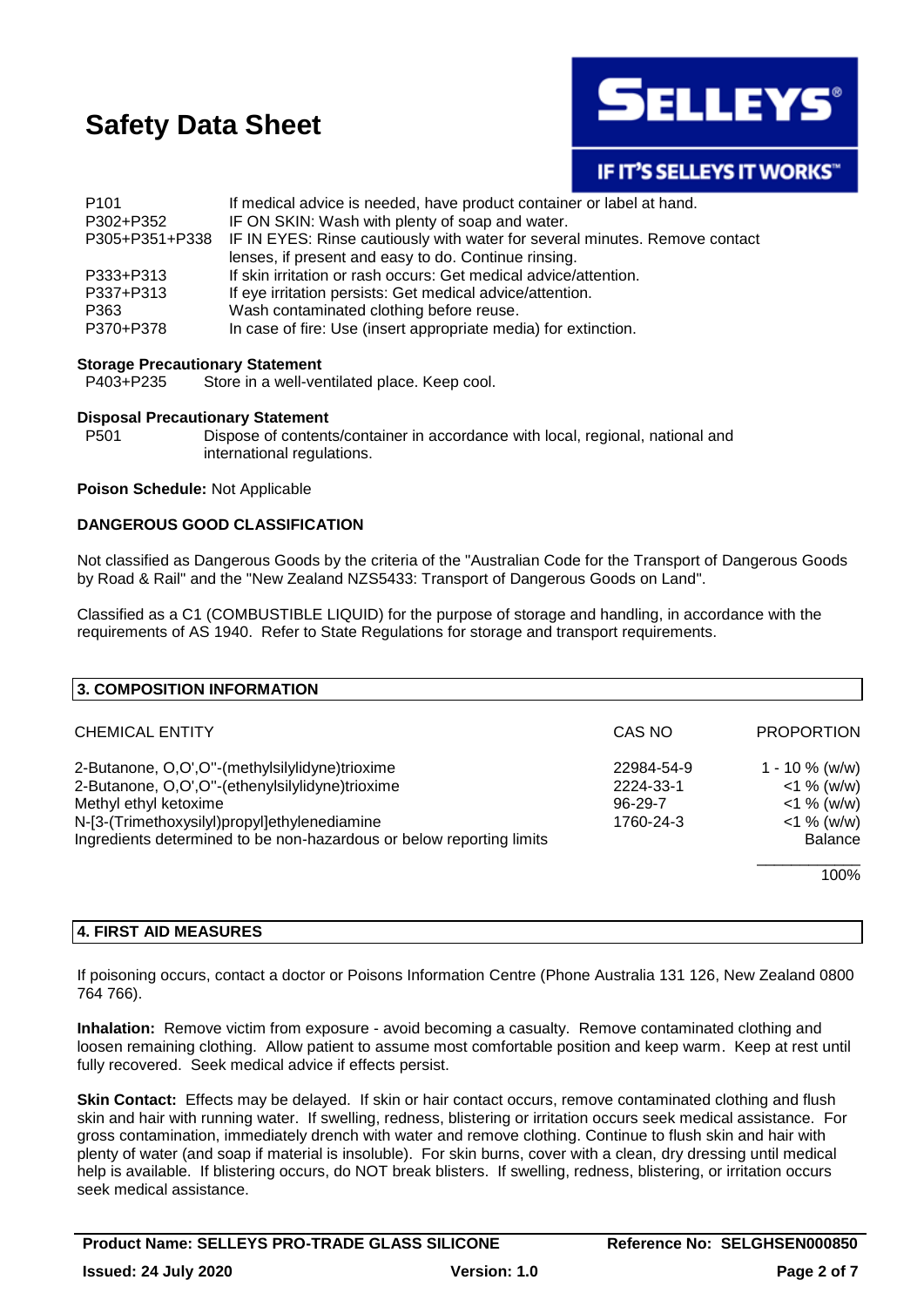

# **IF IT'S SELLEYS IT WORKS"**

**Eye contact:** If in eyes, hold eyelids apart and flush the eyes continuously with running water. Continue flushing until advised to stop by the Poisons Information Centre or a Doctor; or for at least 15 minutes and transport to Doctor or Hospital.

**Ingestion:** Rinse mouth with water. If swallowed, do NOT induce vomiting. Give a glass of water to drink. Never give anything by the mouth to an unconscious patient. If vomiting occurs give further water. Seek medical advice.

**PPE for First Aiders:** Wear safety shoes, overalls, gloves, safety glasses. Available information suggests that gloves made from nitrile rubber should be suitable for intermittent contact. However, due to variations in glove construction and local conditions, the user should make a final assessment. Always wash hands before smoking, eating, drinking or using the toilet. Wash contaminated clothing and other protective equipment before storing or re-using.

**Notes to physician:** Treat symptomatically. Effects may be delayed.

# **5. FIRE FIGHTING MEASURES**

**Hazchem Code:** Not applicable.

**Suitable extinguishing media:** If material is involved in a fire use water fog (or if unavailable fine water spray), alcohol resistant foam, standard foam, dry agent (carbon dioxide, dry chemical powder).

**Specific hazards:** Combustible liquid.

**Fire fighting further advice:** On burning or decomposing may emit toxic fumes. Fire fighters to wear selfcontained breathing apparatus and suitable protective clothing if risk of exposure to vapour or products of combustion or decomposition.

# **6. ACCIDENTAL RELEASE MEASURES**

### **SMALL SPILLS**

Wear protective equipment to prevent skin and eye contamination. Avoid inhalation of vapours or dust. Wipe up with absorbent (clean rag or paper towels). Collect and seal in properly labelled containers or drums for disposal.

# **LARGE SPILLS**

If safe to do so, shut off all possible sources of ignition. Clear area of all unprotected personnel. Slippery when spilt. Avoid accidents, clean up immediately. Wear protective equipment to prevent skin and eye contamination and the inhalation of dust. Work up wind or increase ventilation. Cover with damp absorbent (inert material, sand or soil). Sweep or vacuum up, but avoid generating dust. Use a spark-free shovel. Collect and seal in properly labelled containers or drums for disposal. If contamination of crops, sewers or waterways has occurred advise local emergency services.

### **Dangerous Goods - Initial Emergency Response Guide No:** Not applicable

# **7. HANDLING AND STORAGE**

**Handling:** Avoid eye contact and skin contact. Avoid inhalation of dust.

**Storage:** Store in a cool, dry, well-ventilated place and out of direct sunlight. Store away from foodstuffs. Store away from incompatible materials described in Section 10. Store away from sources of heat and/or ignition. Keep container standing upright. Keep containers closed when not in use - check regularly for spills.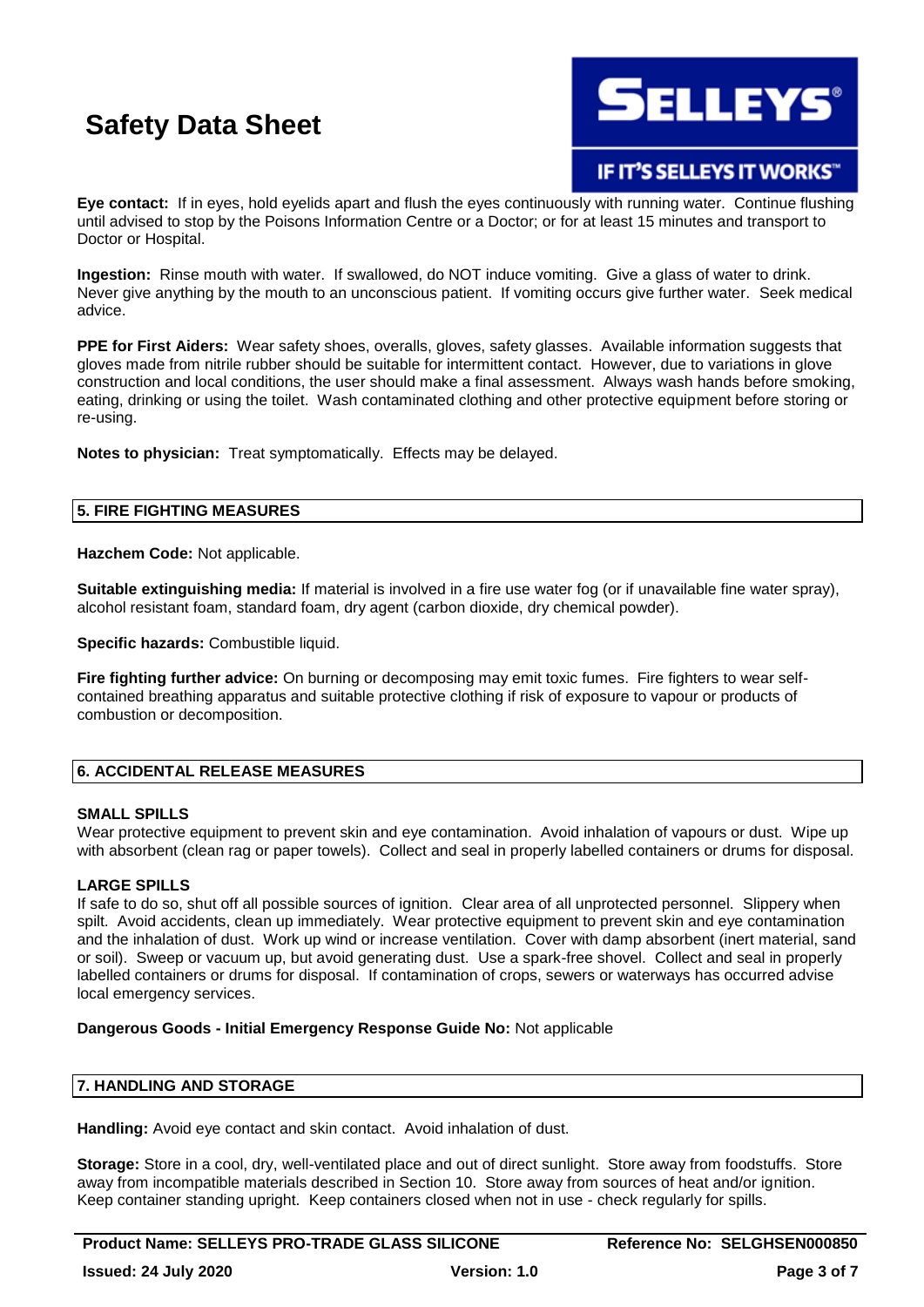

# IF IT'S SELLEYS IT WORKS"

Classified as a C1 (COMBUSTIBLE LIQUID) for the purpose of storage and handling, in accordance with the requirements of AS 1940. Refer to State Regulations for storage and transport requirements.

# **8. EXPOSURE CONTROLS / PERSONAL PROTECTION**

**National occupational exposure limits:** No value assigned for this specific material by Safe Work Australia.

**Biological Limit Values:** As per the "National Model Regulations for the Control of Workplace Hazardous Substances (Safe Work Australia)" the ingredients in this material do not have a Biological Limit Allocated.

**Engineering Measures:** Natural ventilation should be adequate under normal use conditions.

**Personal Protection Equipment:** SAFETY SHOES, OVERALLS, GLOVES, SAFETY GLASSES.

Wear safety shoes, overalls, gloves, safety glasses. Available information suggests that gloves made from nitrile rubber should be suitable for intermittent contact. However, due to variations in glove construction and local conditions, the user should make a final assessment. Always wash hands before smoking, eating, drinking or using the toilet. Wash contaminated clothing and other protective equipment before storing or re-using.

**Hygiene measures:** Keep away from food, drink and animal feeding stuffs. When using do not eat, drink or smoke. Wash hands prior to eating, drinking or smoking. Avoid contact with clothing. Avoid eye contact and skin contact. Avoid inhalation of dust. Ensure that eyewash stations and safety showers are close to the workstation location.

### **9. PHYSICAL AND CHEMICAL PROPERTIES**

| Form:   | Paste          |
|---------|----------------|
| Colour: | Various        |
| Odour:  | Characteristic |

**Solubility:** Insoluble in water **Specific Gravity:** 1.4 **Relative Vapour Density (air=1):** >1 **Vapour Pressure (20 °C):** N Av **Flash Point (°C):** 70 (CC) **Flammability Limits (%):** N Av **Autoignition Temperature (°C):** N Av **Melting Point/Range (°C):** N App **Boiling Point/Range (°C):** N App **pH:** N App **Viscosity:**  $>21$  mm<sup>2</sup>/s @ 40 °C **Total VOC (g/Litre):** N Av

(Typical values only - consult specification sheet)  $N Av = Not available, N App = Not applicable$ 

# **10. STABILITY AND REACTIVITY**

**Chemical stability:** This material is thermally stable when stored and used as directed.

**Conditions to avoid:** Elevated temperatures and sources of ignition.

**Incompatible materials:** Oxidising agents.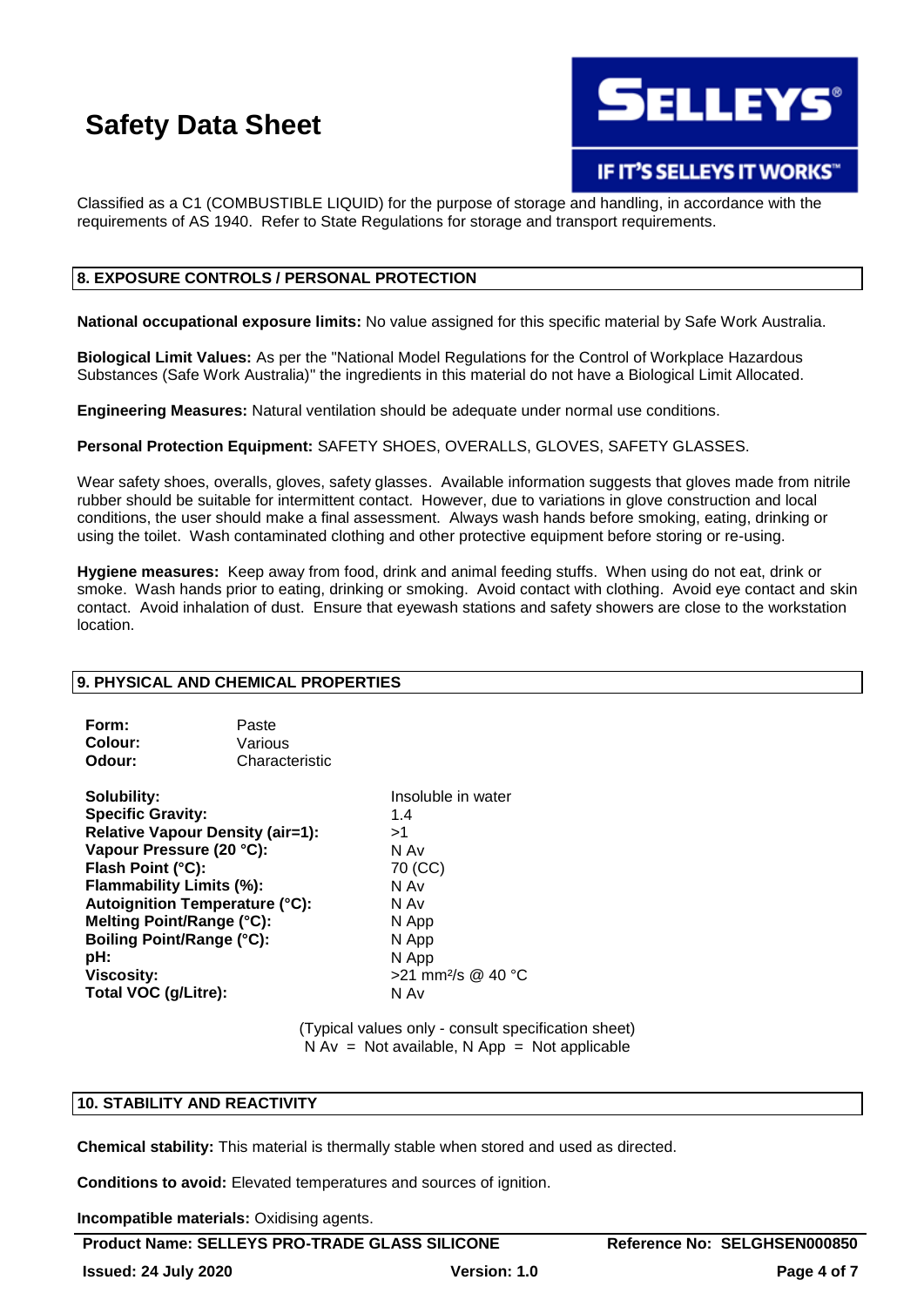

**Hazardous decomposition products:** Oxides of carbon and nitrogen, smoke and other toxic fumes.

**Hazardous reactions:** No known hazardous reactions.

# **11. TOXICOLOGICAL INFORMATION**

No adverse health effects expected if the product is handled in accordance with this Safety Data Sheet and the product label. Symptoms or effects that may arise if the product is mishandled and overexposure occurs are:

### **Acute Effects**

**Inhalation:** Material may be an irritant to mucous membranes and respiratory tract.

**Skin contact:** Contact with skin may result in irritation. A skin sensitiser. Repeated or prolonged skin contact may lead to allergic contact dermatitis.

**Ingestion:** Swallowing can result in nausea, vomiting and irritation of the gastrointestinal tract.

**Eye contact:** An eye irritant. Exposure to the dust may cause discomfort due to particulate nature. May cause physical irritation to the eyes.

### **Acute toxicity**

**Inhalation:** This material has been classified as non-hazardous. Acute toxicity estimate (based on ingredients):  $LC50 > 5$  mg/L

**Skin contact:** This material has been classified as non-hazardous. Acute toxicity estimate (based on ingredients): >2,000 mg/Kg bw

**Ingestion:** This material has been classified as non-hazardous. Acute toxicity estimate (based on ingredients): >2,000 mg/Kg bw

**Corrosion/Irritancy:** Eye: this material has been classified as a Category 2A Hazard (reversible effects to eyes). Skin: this material has been classified as not corrosive or irritating to skin.

**Sensitisation:** Inhalation: this material has been classified as not a respiratory sensitiser. Skin: this material has been classified as a Category 1 Hazard (skin sensitiser).

**Aspiration hazard:** This material has been classified as non-hazardous.

**Specific target organ toxicity (single exposure):** This material has been classified as non-hazardous.

### **Chronic Toxicity**

**Mutagenicity:** This material has been classified as non-hazardous.

**Carcinogenicity:** This material has been classified as non-hazardous.

**Reproductive toxicity (including via lactation):** This material has been classified as non-hazardous.

**Specific target organ toxicity (repeat exposure):** This material has been classified as non-hazardous.

# **12. ECOLOGICAL INFORMATION**

**Product Name: SELLEYS PRO-TRADE GLASS SILICONE Reference No: SELGHSEN000850 Issued: 24 July 2020 Version: 1.0 Page 5 of 7**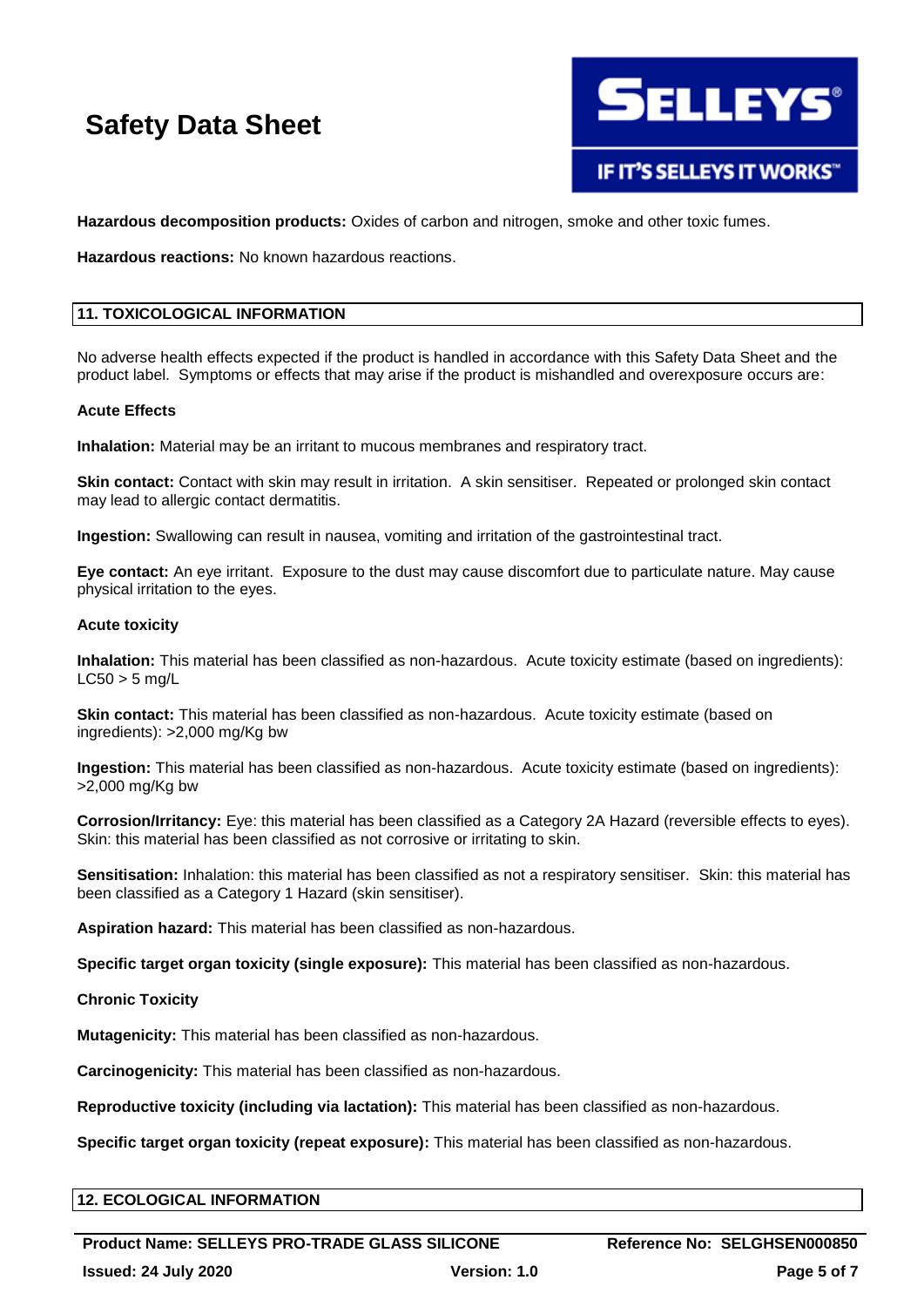

Avoid contaminating waterways.

**Acute aquatic hazard:** This material has been classified as non-hazardous. Acute toxicity estimate (based on ingredients): >100 mg/L

**Long-term aquatic hazard:** This material has been classified as non-hazardous. Non-rapidly or rapidly degradable substance for which there are adequate chronic toxicity data available OR in the absence of chronic toxicity data, Acute toxicity estimate (based on ingredients): >100 mg/L, where the substance is not rapidly degradable and/or BCF  $<$  500 and/or log K<sub>ow</sub>  $<$  4.

**Ecotoxicity:** No information available.

**Persistence and degradability:** No information available.

**Bioaccumulative potential:** No information available.

**Mobility:** No information available.

### **13. DISPOSAL CONSIDERATIONS**

Persons conducting disposal, recycling or reclamation activities should ensure that appropriate personal protection equipment is used, see "Section 8. Exposure Controls and Personal Protection" of this SDS.

If possible material and its container should be recycled. If material or container cannot be recycled, dispose in accordance with local, regional, national and international Regulations.

# **14. TRANSPORT INFORMATION**

### **ROAD AND RAIL TRANSPORT**

Not classified as Dangerous Goods by the criteria of the "Australian Code for the Transport of Dangerous Goods by Road & Rail" and the "New Zealand NZS5433: Transport of Dangerous Goods on Land".

### **MARINE TRANSPORT**

Not classified as Dangerous Goods by the criteria of the International Maritime Dangerous Goods Code (IMDG Code) for transport by sea.

### **AIR TRANSPORT**

Not classified as Dangerous Goods by the criteria of the International Air Transport Association (IATA) Dangerous Goods Regulations for transport by air.

# **15. REGULATORY INFORMATION**

### **This material is not subject to the following international agreements:**

Montreal Protocol (Ozone depleting substances) The Stockholm Convention (Persistent Organic Pollutants) The Rotterdam Convention (Prior Informed Consent) Basel Convention (Hazardous Waste) International Convention for the Prevention of Pollution from Ships (MARPOL)

### **This material/constituent(s) is covered by the following requirements:**

• All components of this product are listed on or exempt from the Australian Inventory of Chemical Substances (AICS).

• All components of this product are listed on or exempt from the New Zealand Inventory of Chemical

# **Product Name: SELLEYS PRO-TRADE GLASS SILICONE Reference No: SELGHSEN000850**